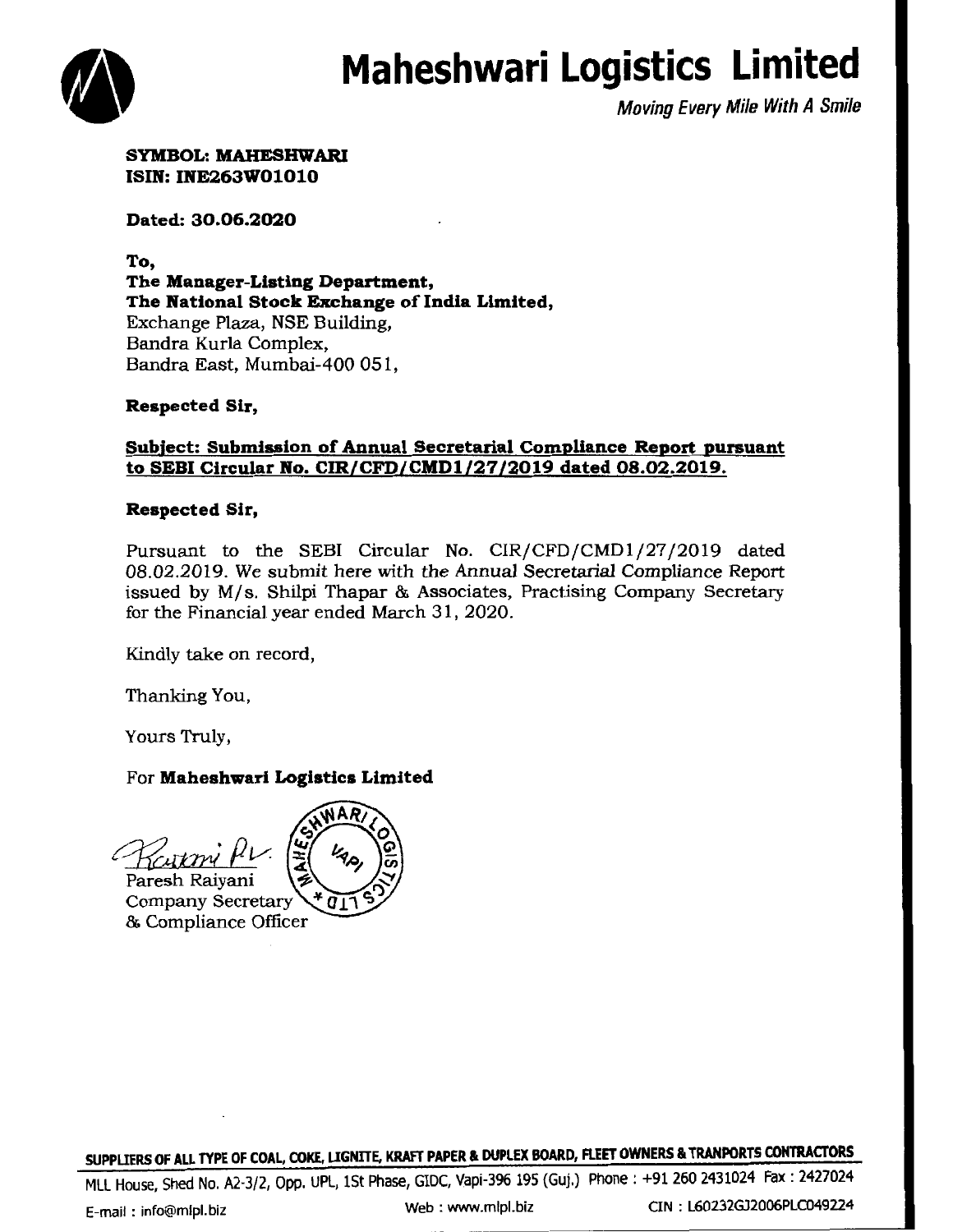

### Secretarial Compliance Report of Maheshwari Logistics Limited for the year ended

#### 2019-20.

#### I. CS Dr(h.c) Shilpi Thapar. Practicing Company secretary have examined:

- (a) All the documents and records made available to us and explanation provided by Maheshwari Logistics Limited ("the listed entity"/" company"),
- (b) *The* filings/ *submissions* made by *the* listed entity to the stock exchanges.
- (c) Website of the listed entity,

(d) Any other document/ filing. as may be relevant, which has been relied upon to make this certification,

for the year ended 2019-20("Review Period") in respect of compliance with the provisions of :

(a)The Securities and Exchange Board of India Act, 1992 ("SEBI Act") and the Regulations. circulars. guidelines issued thereunder; and

(b) The Securities Contracts (Regulation) Act. 1956 ("SCRA "), rules made thereunder and the Regulations. circulars, guidelines issued thereunder by the Securities and Exchange Board of India ("SEBI");

The specific Regulations, whose provisions and the circulars/ guidelines issued thereunder, have been examined. include:

(a) Securities and Exchange Board of India (Listing Obligations and Disclosure Requirements) Regulations, 2015;

(b) Securities and Exchange Board of India (Issue of Capital and Disclosure Requirements) Regulations. 2018 to the extent if applicable;

(c) Securities and Exchange Board of India (Substantial Acquisition of Shares and Takeovers) Regulations, 2011 to the extent applicable;

(d) Securities and Exchange Board of India (Buyback of Securities) Regulations, 2018- Not applicable during the year under review;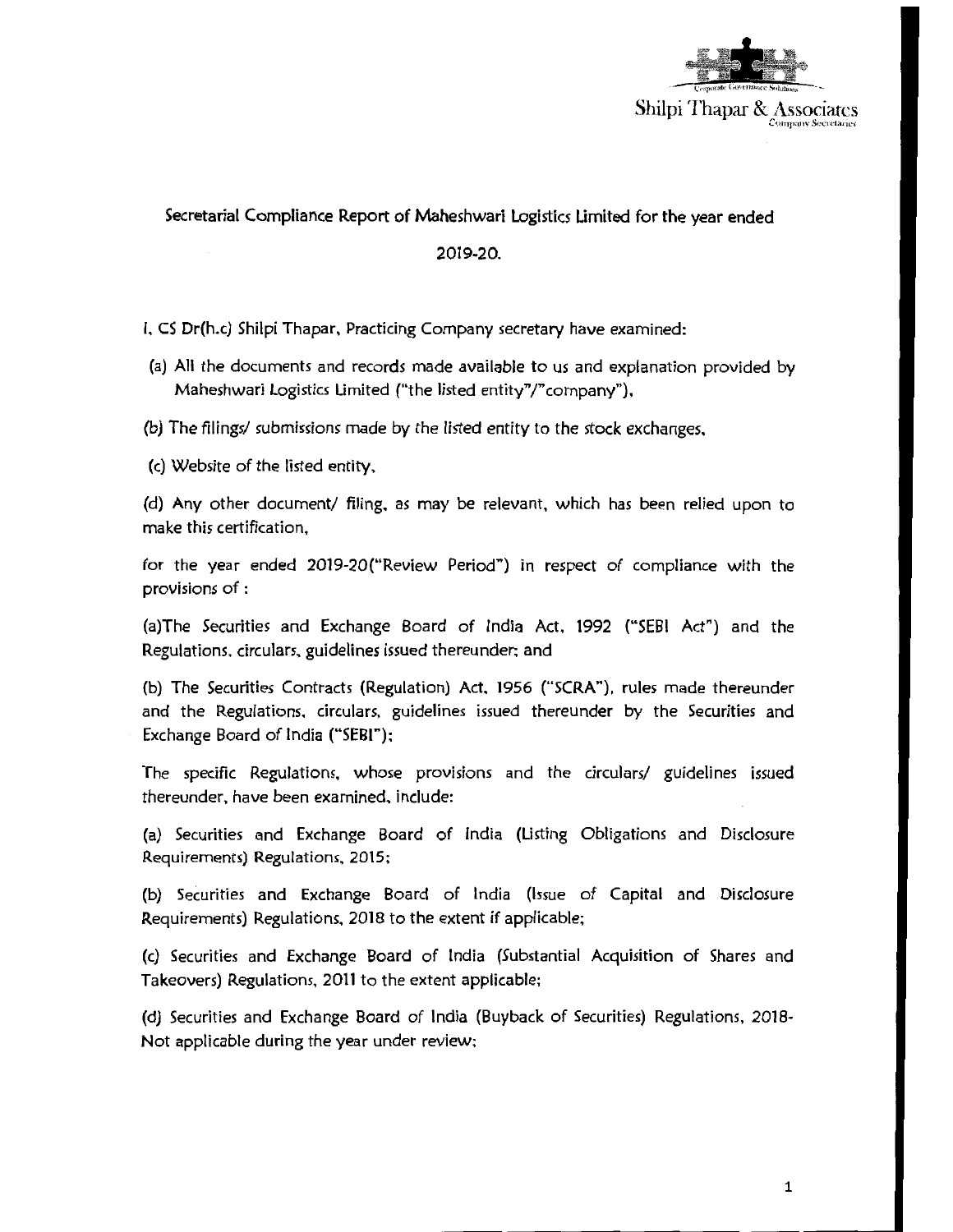

(e) Securities and Exchange Board of India (Share Based Employee Benefits) Regulations, 2014 to the extent applicable:

(f) Securities and Exchange Board of India (Issue and Listing of Debt Securities) Regulations, 2008-Not applicable during the year under review:

(g) Securities and Exchange Board of India (Issue and Listing of Non-Convertible and Redeemable Preference Shares) Regulations, 2013-Not applicable during the year under review:

(h) Securities and Exchange Board of India (Prohibition of Insider Trading) Regulations, 2015;

## and based on the above examination. I hereby report that, during the Review Period:

(a) The listed entity has complied with the provisions of the above Regulations and circulars/ guidelines issued thereunder except in respect of matters specified below and subject to following observations:

| Sr. | Compliance<br>Requirement                          | Deviations                 | Observations/         |
|-----|----------------------------------------------------|----------------------------|-----------------------|
| No. | (Regulations/ circulars guidelines                 |                            | Remarks of<br>the     |
|     | including specific clause)                         |                            | Practicing            |
|     |                                                    |                            | Company Secretary     |
| 1.  | Regulation 17(1)(a) of SEBI (Listing               | The<br>listed<br>entity    | As informed by the    |
|     | Disclosure<br>and<br>Obligations                   | has not appointed          | the<br>management,    |
|     | Requirements), 2015- The Board                     | Independent                | listed entity<br>was  |
|     | of directors of the top 500 listed                 | Women Director             | included<br>in<br>top |
|     | entities shall have at least one                   | by April 1,2020.           | 1000 entities vide    |
|     | independent woman director by                      |                            | "NSE's<br>list<br>of  |
|     | April 1, 2019 and the Board of                     |                            | companies/listed      |
|     | directors of the top 1000 listed                   |                            | entities based on     |
|     | entities shall have at least one                   |                            | market                |
|     | independent woman director by                      |                            | capitalization"       |
|     | April 1, 2020.                                     |                            | dated 31.12.2019.     |
|     | [Explanation: The top 500 and                      |                            |                       |
|     | 1000 entities shall be determined                  |                            | Hence, the listed     |
|     | of<br>the<br>basis<br>market<br>on.                |                            | entity is in process  |
|     | capitalisation, as at the end of the               |                            | appointing<br>of      |
|     | immediate<br>previous<br>financial                 |                            | qualified             |
|     | year.]                                             |                            | Independent           |
|     |                                                    |                            | Woman Director.       |
| 2.  | Regulation 30(6) of SEBI (Listing   The outcome of |                            | There is violation    |
|     | Obligations<br>and                                 | Disclosure   Board Meeting | Regulation<br>of      |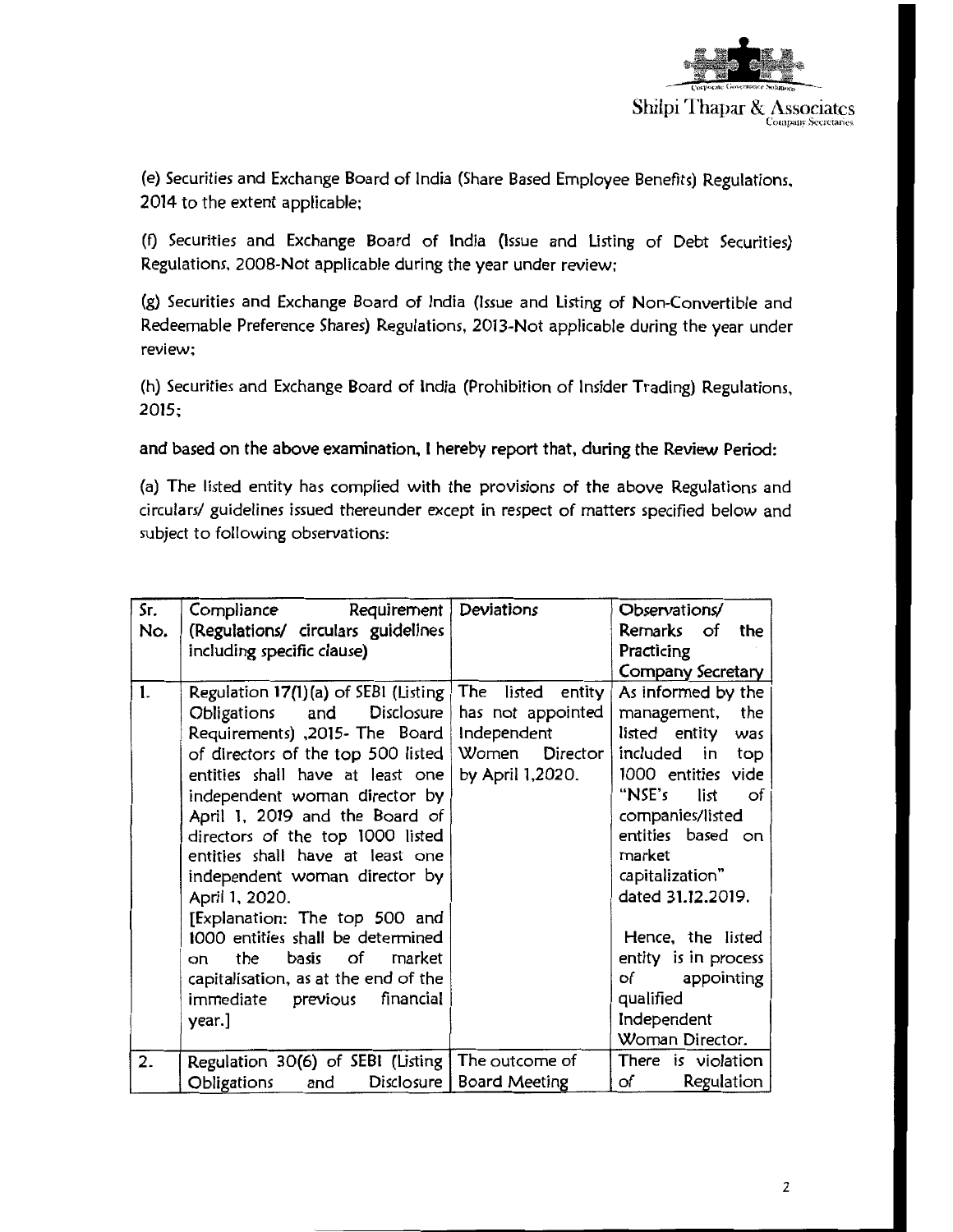

Shilpi Thapar & Associates

|    |                                                                                                                                                                                                                                                                                                                                                                                                                                                                                                                                                                                                                                                                                                                                                                  |                                                                                                                                                                                                                                                                                                                                             | $m_{\text{P}}$ a mupul by radio called                                                                                                                                                                                                                                                                                                                          | <b>Company Secretaries</b> |
|----|------------------------------------------------------------------------------------------------------------------------------------------------------------------------------------------------------------------------------------------------------------------------------------------------------------------------------------------------------------------------------------------------------------------------------------------------------------------------------------------------------------------------------------------------------------------------------------------------------------------------------------------------------------------------------------------------------------------------------------------------------------------|---------------------------------------------------------------------------------------------------------------------------------------------------------------------------------------------------------------------------------------------------------------------------------------------------------------------------------------------|-----------------------------------------------------------------------------------------------------------------------------------------------------------------------------------------------------------------------------------------------------------------------------------------------------------------------------------------------------------------|----------------------------|
|    | Requirements), 2015-<br>The listed entity shall first disclose<br>to stock exchange(s) of all events,<br>as specified in Part A of Schedule<br>III, or information as soon as<br>reasonably possible and not later<br>than twenty four hours from the<br>occurrence<br>of<br>event<br>or<br>information:<br>Provided<br>that<br>the<br>in.<br>case<br>disclosure is made after twenty<br>four hours of occurrence of the<br>event or information, the listed<br>entity shall, along with such<br>disclosures provide explanation<br>for delay:<br>Provided further that disclosure<br>with respect to events specified in<br>sub-para 4 of Para A of Part A of<br>Schedule III shall be made within<br>thirty minutes of the conclusion<br>of the board meeting. | dated 14th<br>November, 2019<br>regarding financial<br>results was<br>disclosed on 15 <sup>th</sup><br>November, 2019 i.e<br>beyond 30 minutes<br>of the conclusion<br>of the board<br>meeting.                                                                                                                                             | 30(6)<br>of<br><b>SEBI</b><br>(Listing Obligations<br>and<br><b>Disclosure</b><br>Requirements)<br>,2015 for disclosure<br>with respect<br>to<br>financial results to<br>be made within<br>thirty minutes of<br>the conclusion of<br>the board meeting.<br>However,<br>listed<br>entity has<br>made<br>the said disclosure<br>to NSE on 15th<br>November, 2019. |                            |
| 3. | BSE & NSE circular dated June 20.<br>2018 in respect of Enforcement of<br><b>SEBI</b><br>orders<br>regarding<br><b>Directors</b><br>appointment<br>of<br>by<br>listed entities:<br>Listed<br>companies<br>and<br>Nomination Committee while announcement<br>for<br>considering<br>person<br>a<br>appointment as director, shall<br>verify that the said person is not<br>debarred from holding the office<br>of director pursuant to any SEBI<br>order.<br>The Listed Companies shall, while<br>informing the Exchange through<br>announcements<br>corporate<br>for<br>of<br>Director,<br>appointment<br>the<br>specifically<br>affirm<br>that<br>Director being appointed is not<br>debarred from holding the office                                            | During<br>the<br>year  <br>listed entity<br>has $ $<br>appointed<br>three  <br>Independent<br>Directors but it has<br>made  <br>not<br>its $\int$ corporate<br>affirming that said<br>directors<br>being<br>appointed are not<br>debarred<br>from<br>holding the office<br>of Director<br>by<br>SEBI <sup>1</sup><br>virtue<br>of<br>order. | The<br>listed<br>entity<br>has not complied<br>with circular dated<br>20/06/2018<br>in<br>of<br>respect<br>enforcement<br>of<br>SEBI<br>order<br>regarding<br>appointment<br>of<br>Independent<br>Directors by listed<br>entities at time of<br>their appointment.<br>listed<br>However,<br>entity has<br>made<br>announcement on<br>25.06.2020.                |                            |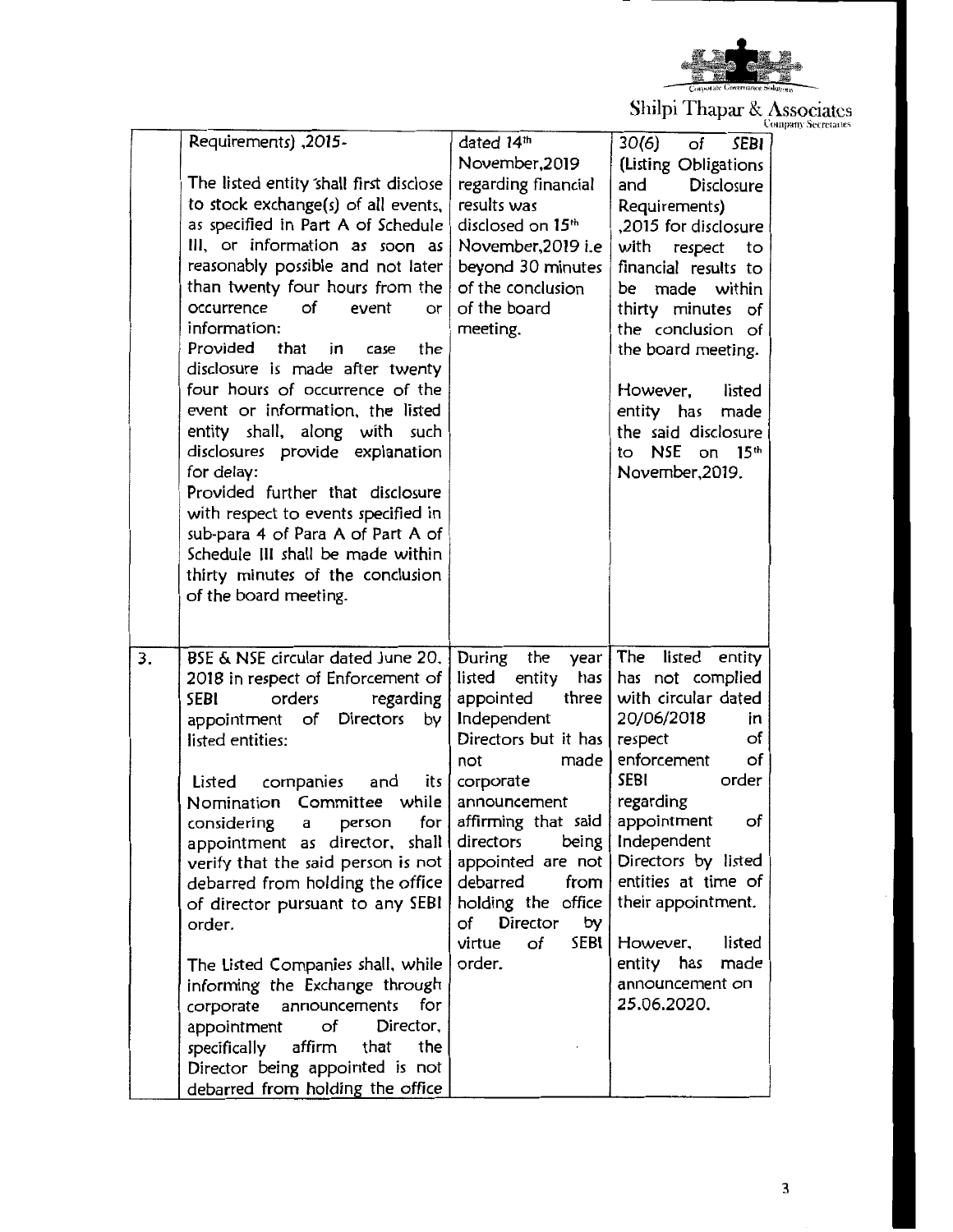

Shilpi Thapar & Associates

|    | of director by virtue of any SEBI      |                        |                                            |
|----|----------------------------------------|------------------------|--------------------------------------------|
|    | order or any other such authority.     |                        |                                            |
|    | Non-inclusion of such fact will be     |                        |                                            |
|    | regarded<br>inadequate<br>as           |                        |                                            |
|    | submission and the same would          |                        |                                            |
|    | be subject to action as deemed fit     |                        |                                            |
|    | under Regulation 30 of the             |                        |                                            |
|    | LODR.                                  |                        |                                            |
| 4. | Observation:                           | There were<br>two      | There<br>is<br>а                           |
|    |                                        | purchase               | violation<br>of                            |
|    | Schedule B(sub-regulation (1) and      | transactions<br>by $ $ | schedule B- Code                           |
|    | sub-regulation (2) of regulation       | $connected$ persons    | of conduct by two                          |
|    | 9]of                                   | who traded during      | connected persons                          |
|    | Securities and Exchange Board of       | closed<br>trading      | purchase<br>as                             |
|    | India(Prohibition<br>of<br>Insider     | window during the $ $  | transactions<br>were                       |
|    | Trading) Regulations,<br>2015-         | year under review.     | by<br>done<br>them                         |
|    | Minimum Standards of Code of           |                        | during<br>closed                           |
|    | Conduct to Regulate, Monitor           |                        | trading<br>window                          |
|    | and Report Trading.                    |                        | which is restricted.                       |
|    |                                        |                        |                                            |
|    | Designated persons may execute         |                        | The listed entity                          |
|    | trades subject to compliance with      |                        | taken<br>penal<br>has                      |
|    | these regulations. Towards this        |                        | actions against the                        |
|    | end, a notional trading window         |                        | connected<br>said                          |
|    | shall be used as an instrument of      |                        | persons with strict                        |
|    | monitoring trading by<br>the           |                        | warning.                                   |
|    | designated persons. The trading        |                        |                                            |
|    | window shall be closed when the        |                        |                                            |
|    | compliance officer                     |                        |                                            |
|    | determines that<br>a designated        |                        |                                            |
|    | person or class of designated          |                        |                                            |
|    | reasonably                             |                        |                                            |
|    | persons<br>can<br>be                   |                        |                                            |
|    | expected to                            |                        |                                            |
|    | have possession of unpublished         |                        |                                            |
|    | price sensitive information. Such      |                        |                                            |
|    | closure shall be imposed in            |                        |                                            |
|    | relation to such securities to         |                        |                                            |
|    | which such unpublished price           |                        |                                            |
|    | sensitive information relates.         |                        |                                            |
|    | their<br>Designated persons and        |                        |                                            |
|    | immediate relatives shall<br>not       |                        |                                            |
|    | trade in securities when<br>the        |                        |                                            |
|    | trading window is closed.              |                        |                                            |
| 5. | Observation:                           |                        |                                            |
|    |                                        |                        | There are instances   There is a violation |
|    | Regulation 7(2)(a) of Securities where | the $ $                | of<br>Regulation                           |

4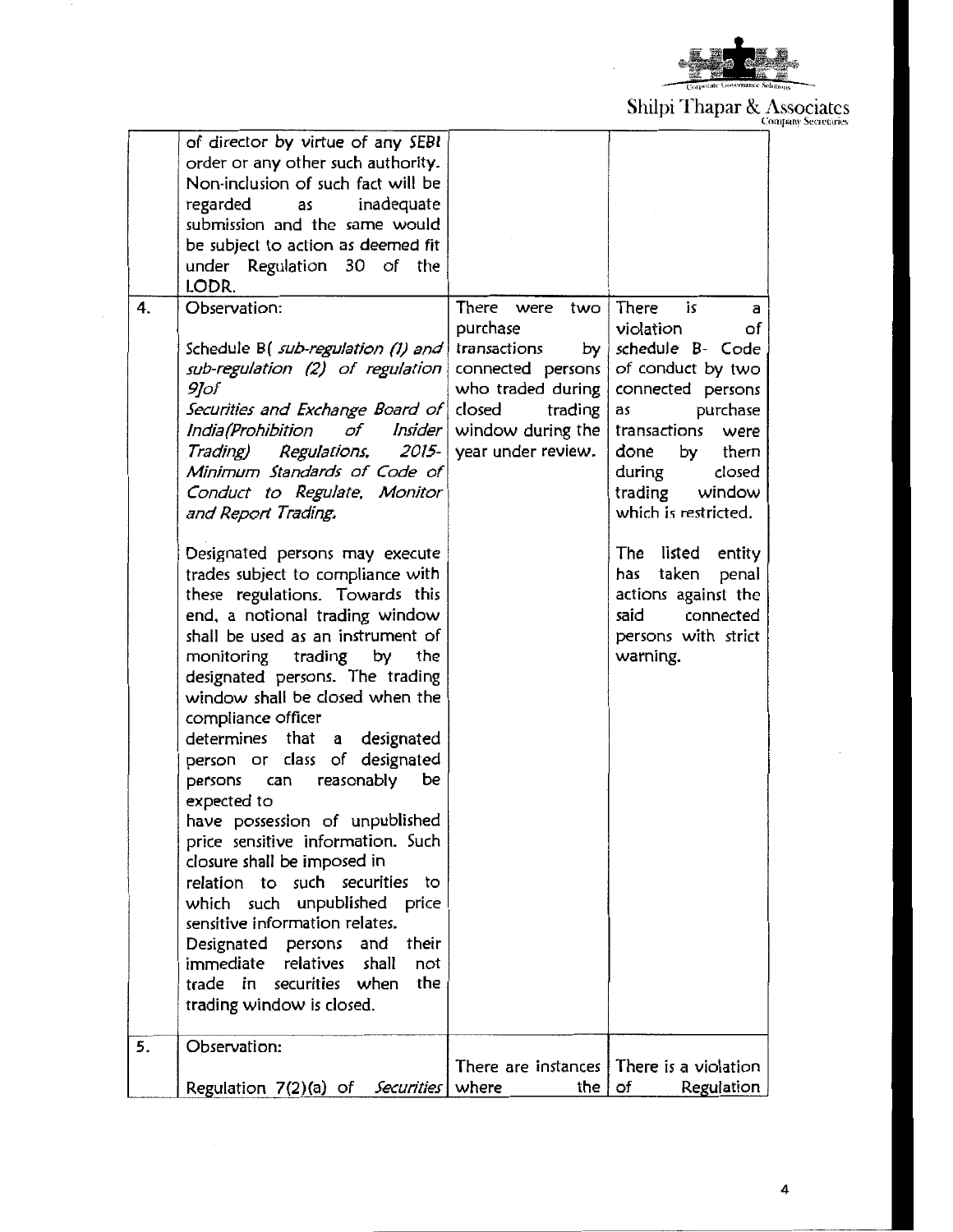

Shilpi Thapar & Associates

|                                                                          |                     | Company occretanes           |
|--------------------------------------------------------------------------|---------------------|------------------------------|
| and<br><i>Exchange Board of</i>   connected persons   7(2)(a)["Continual |                     |                              |
| India(Prohibition of Insider   have not disclosed                        |                     | Disclosures"]<br>of          |
| Trading) Regulations, 2015- Every   to the listed entity   Securities    |                     | and                          |
| promoter, employee and director   the number of such   Exchange Board of |                     |                              |
| of every company shall disclose   shares acquired or   India(Prohibition |                     |                              |
| to the                                                                   | $disposed$ within   | of Insider Trading)          |
| company the number of such                                               | two days of such    | Regulations, 2015            |
| securities acquired or disposed of                                       | transactions. The   | by<br>connected              |
| within two trading                                                       | disclosures<br>were | where<br>person              |
| days of such transaction if the                                          | made to the listed  | disclosures by them          |
| value of the securities traded,                                          | entity later.       | listed<br>entity<br>to       |
| whether in one                                                           |                     | were made much               |
| transaction or<br>series<br>of<br>a                                      |                     | beyond<br>two                |
| transactions over any calendar                                           |                     | trading days of              |
| quarter, aggregates to a                                                 |                     | transactions done.           |
| traded value in excess of ten lakh                                       |                     |                              |
| rupees or such other value as may                                        |                     | The listed entity            |
| be specified;                                                            |                     | taken penal<br>has           |
|                                                                          |                     | actions against such         |
|                                                                          |                     | connected persons            |
|                                                                          |                     | with<br>$\partial$<br>strict |
|                                                                          |                     | warning.                     |

(b) The listed entity has generally maintained proper records under the provisions of the above Regulations and circulars/ guidelines issued thereunder insofar as it appears from my/our examination of those records.

(c:) The following are the details of actions taken against the listed entity/ its promoters/ directors/ material subsidiaries either by SEBI or by Stock Exchanges (including under the Standard Operating Procedures issued by SEBI through various circulars) under the aforesaid Acts/ Regulations and circulars/ guidelines issued thereunder:

| Sr.<br>No. | Action taken by | <b>Details</b><br>Violation | of   Details<br>action<br>e.g.<br>debarment,<br>etc. | of   Observations/<br>taken   Remarks of the<br>fines, Practicing<br>warning letter, Company<br>Secretary,<br>any |  |
|------------|-----------------|-----------------------------|------------------------------------------------------|-------------------------------------------------------------------------------------------------------------------|--|
|            |                 | Nil                         |                                                      |                                                                                                                   |  |